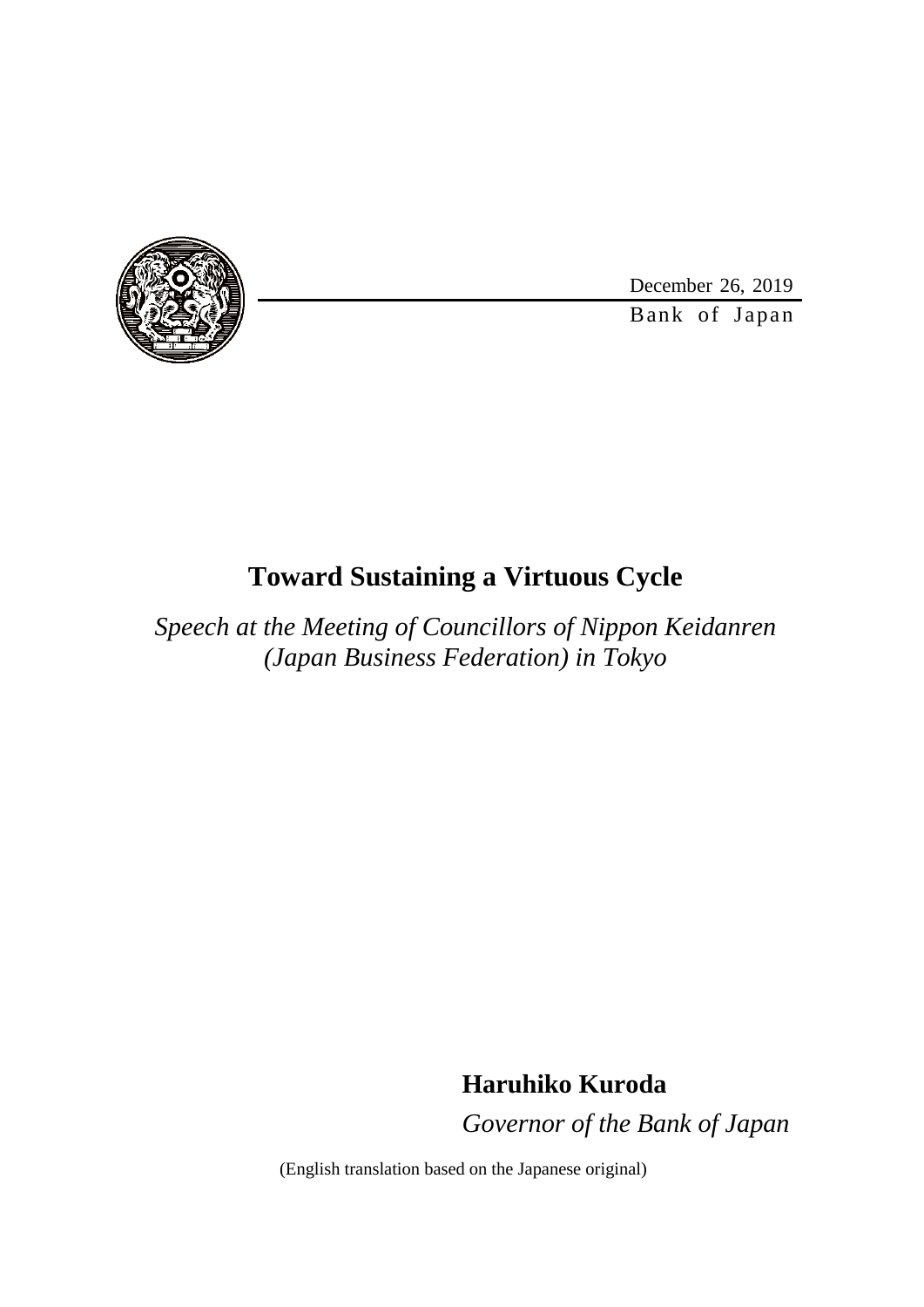### **Introduction**

It is a great honor to have this opportunity to address such a distinguished gathering of business leaders in Japan today.

It is only a week before the first year of the new Reiwa era comes to an end. Today, in wrapping up 2019, I would first like to take a look back at this year's economic developments at home and abroad and talk about the Bank of Japan's conduct of monetary policy. Then, I will touch on developments in Japan's economy from a somewhat long-term perspective and future challenges. Specifically, I will explain the mechanism of the virtuous cycle operating in Japan's economy and the challenges to sustaining this cycle.

### **I. This Year's Economic Developments at Home and Abroad**

### *Continued slowdowns in the global economy*

Starting with a look back at developments in the global economy this year, slowdowns have continued to be observed (Chart 1). At this meeting three years ago, I said that the global economy finally seemed to be entering a new phase by putting the negative legacy of the global financial crisis behind it. In fact, the global economy registered relatively high growth in 2017 and 2018, partly reflecting a global increase in IT-related demand and a boost in business fixed investment. However, a phase shift started from around mid-2018. This is mainly because tension over the U.S.-China trade friction began to heighten and the global cycle for IT-related goods entered into an adjustment phase. Back then, there seems to have been a prevailing view that adjustments would come to an end shortly and the global economy would head toward a pick-up in the second half of 2019. However, it turned out that it remained in a deceleration phase for the whole year. A pick-up in the global economy has been delayed, due mainly to the intensified and prolonged U.S.-China trade friction and the continued slowdown in the Chinese economy, and the global economy has not yet moved out of this situation.

What is the outlook for the global economy next year? The Bank projects that the growth rate will rise moderately through mid-2020, although it is subject to considerable uncertainties. According to the latest *World Economic Outlook* (WEO) released by the International Monetary Fund (IMF), the global growth rate also is projected to recover to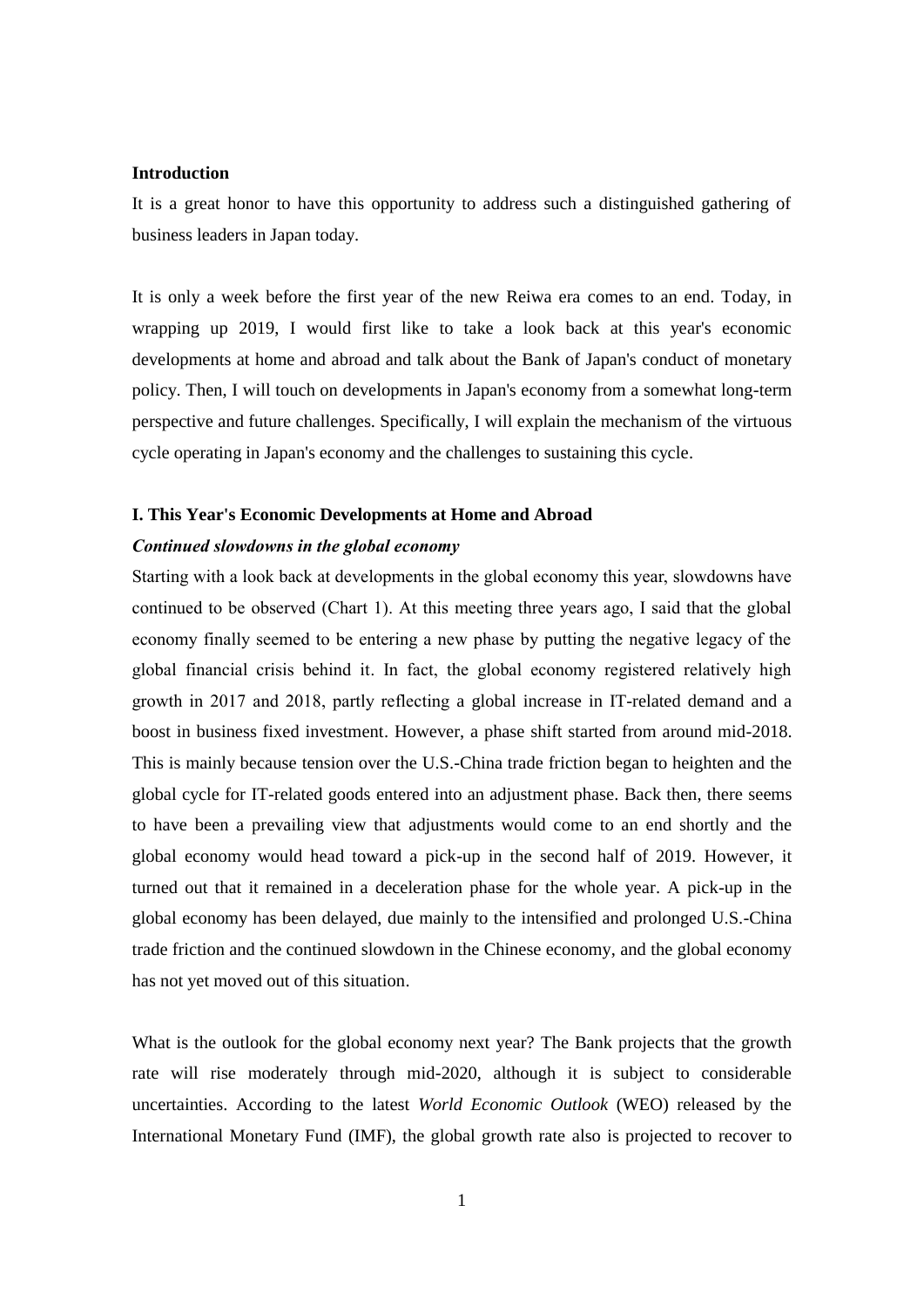3.4 percent for 2020, which is around the past average, from 3.0 percent for 2019. There are three major reasons behind the Bank's projection. First is that uncertainties over the global economy, including developments in U.S.-China trade negotiations, have eased somewhat. As I explained earlier, the global economic slowdown this year is attributable mainly to political and geopolitical uncertainties, such as the U.S.-China trade friction and Brexit. It is significant that these uncertainties have been easing, at least to some extent. Second is that the global cycle for IT-related goods, which had been exerting downward pressure on the global economy this year, has been picking up. World semiconductor shipments recently have turned to an increase. The adjustment phase of the global cycle for IT-related goods, which started from around mid-2018, finally seems to be coming to an end. Third is the effects of each country's macroeconomic policy. Since the turn of this year, many emerging economies have reduced their policy rates, and the Federal Reserve and the European Central Bank (ECB) have conducted monetary easing. This is likely to underpin the global economy.

However, the Bank considers that downside risks regarding such outlook for the global economy remain significant. As for U.S.-China trade negotiations, there remain points of disagreement between the two countries, such as those regarding industrial policy. In addition, it is necessary to pay attention to such factors as uncertainties over emerging economies and geopolitical risks. Thus, future developments in the global economy likely will continue to warrant close attention for the time being.

### *Developments in Japan's economy*

Next, I will talk about Japan's economy (Chart 2). Looking back on this year, reflecting the effects of the global economic slowdown, exports have continued to show some weakness and manufacturers' sentiment has become cautious. On the other hand, domestic demand has continued on an uptrend, and nonmanufacturers' sentiment has remained at a high level on the whole.

In the past, there were many cases in Japan where changes in the global economy or external demand affected overall developments in the economy relatively quickly. However, what is unique to the current phase is that domestic demand has remained firm so far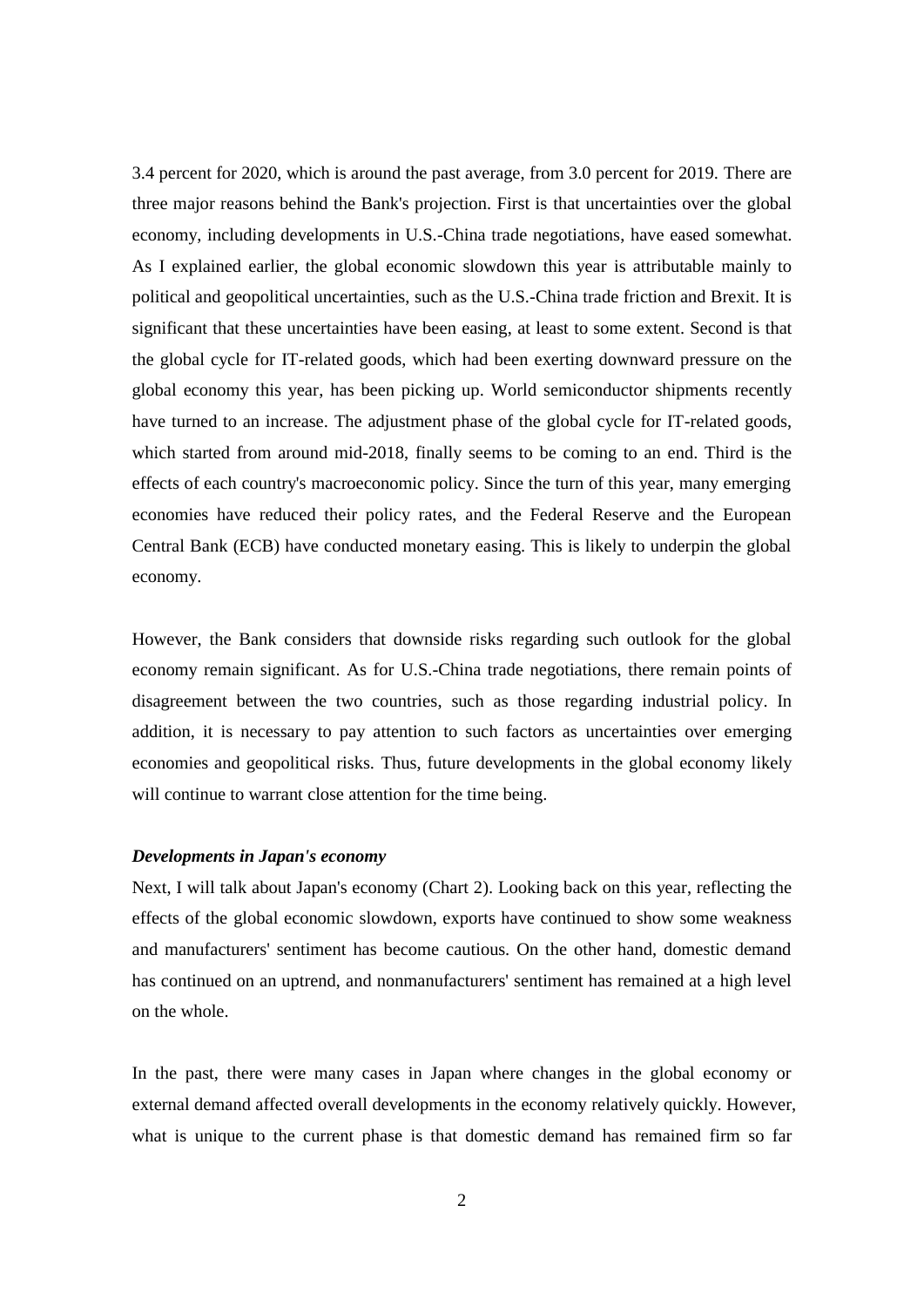despite weak external demand. One factor underpinning firm domestic demand is business fixed investment. According to the December *Tankan* (Short-Term Economic Survey of Enterprises in Japan), business fixed investment is planned to continue increasing steadily (Chart 3). This increase in business fixed investment is underpinned by sustained investment that is less susceptible to short-term economic developments, including labor-saving and efficiency-improving investment, construction investment, and research and development (R&D) investment for growth areas. This likely has brought about firm domestic demand that is unlikely affected by external demand. In addition, private consumption has continued to increase moderately on the back of steady improvement in the employment and income situation. For the time being, the effects of the October 2019 consumption tax hike warrant attention. Private consumption registered a somewhat large decline for October, partly affected by natural disasters such as typhoons. However, excluding those effects, a reactionary decline in demand after the tax hike seems to be smaller than that of the previous tax hike in 2014.

As for the outlook, domestic demand is likely to follow an uptrend with a virtuous cycle from income to spending operating. Although its pace of increase is expected to decelerate temporarily, affected by the global economic slowdown to date, the consumption tax hike, and natural disasters, a large decline likely will be avoided. In addition, the global growth rate is projected to rise. Under these circumstances, Japan's economy is expected to continue on a moderate expanding trend.

Let me move on to price developments (Chart 4). Looking back on this year, the year-on-year rate of increase in the consumer price index (CPI) excluding fresh food has decelerated somewhat, partly due to the effects of the decline in energy prices. However, that excluding fresh food and energy, which more clearly shows the underlying trend in the CPI, has been somewhat higher compared to last year. As for the outlook, the year-on-year rate of change in the CPI is likely to increase gradually toward the price stability target as firms' and households' perception of prices improves amid the continuation of the expanding economic trend.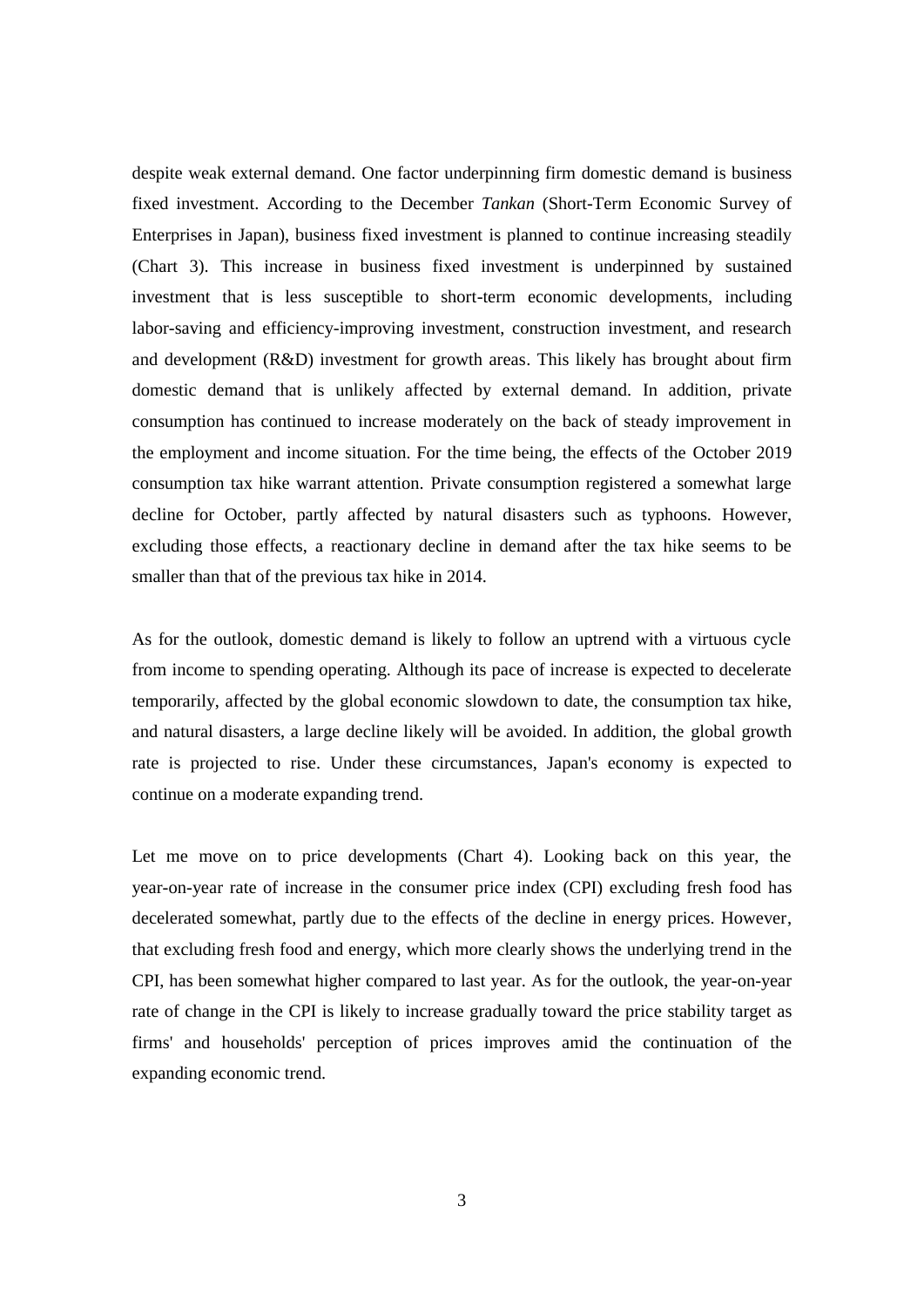### **II. The Bank's Conduct of Monetary Policy**

Next, I will talk about the Bank's conduct of monetary policy.

The Bank has pursued powerful monetary easing with the aim of achieving the price stability target of 2 percent since the introduction of quantitative and qualitative monetary easing (QQE) in 2013 (Chart 5). In this situation, as the global economic slowdown continued and downside risks to Japan's economic activity and prices became significant this year, the Bank clarified its policy stance of being tilted toward monetary accommodation since around summer. In October, with a view to making this clearer, the Bank decided on a new forward guidance, whereby it would maintain the policy rates at their present levels or, depending on the situation, lower their levels, as long as downside risks to economic activity and prices remain significantly high. While continuing to carefully examine various risks, the Bank will not hesitate to take additional easing measures if there is a greater possibility that the momentum toward achieving the price stability target will be lost.

Meanwhile, early this month, the government released the Comprehensive Economic Measures to Create a Future with Security and Growth. Recently, the cooperation between monetary and fiscal authorities increasingly has been drawing attention globally, so let me explain the basic thinking on it. If the government implements fiscal policy when a central bank pursues monetary easing to achieve its inflation target, economic stimulus effects will become more powerful through their synergy effects. Such a combination of policies is called a policy mix, and this is a standard approach of macroeconomic policy. Therefore, the economic measures that the government recently has implemented can exert significant effects to maintain the expanding trend in the economy with the Bank's pursuit of powerful monetary easing.

That said, the cooperation between monetary and fiscal authorities entails difficulties in terms of ensuring public confidence toward macroeconomic policy. In economic theory, a policy mix is assumed to be conducted in an appropriate manner through monetary and fiscal policies based on their own particular policy objectives. In recent discussions, however, some seem to confuse a policy mix with debt monetization by central banks. Thus,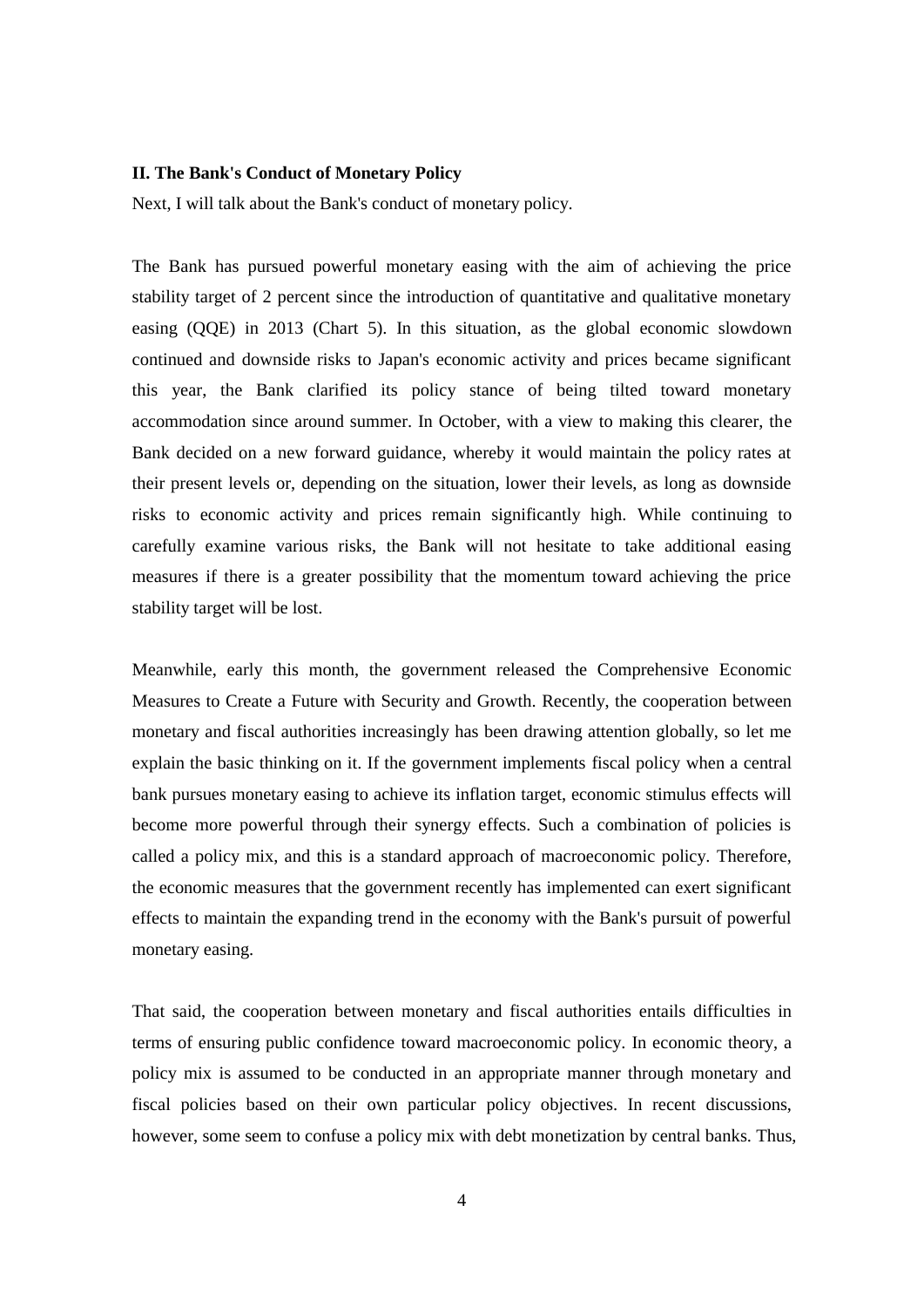it is important to clarify each role when considering the monetary-fiscal policy mix. In the joint statement released by the government and the Bank of Japan in January 2013, they took this point into account and made it clear. The government and the Bank confirmed in the statement that they would work within their respective autonomies to fulfill their own roles, and this framework seems to be functioning very effectively.

### **III. Toward Sustaining a Virtuous Cycle**

I have looked back at this year's developments in economic activity at home and abroad and explained the Bank's monetary policy conduct during the period. In what follows, I would like to talk about developments in Japan's economy from a somewhat long-term perspective.

Japan's economy has improved significantly since the introduction of QQE in 2013. Three virtuous mechanisms have been operating behind this. The first is the virtuous cycle from income to spending in the corporate sector. The second is the same virtuous cycle in the household sector. And the third is the virtuous cycle that has been operating between the corporate and household sectors, whereby an increase in corporate profits leads to a rise in wages, which enables firms to raise their selling prices, resulting in a further increase in corporate profits. It is important not to disrupt these virtuous cycles in order to achieve sustainable economic growth in Japan. Today, I would like to focus on two cycles that in particular are most relevant to business managers: (1) a cycle from income to spending in the corporate sector and (2) a cycle of wages and prices.

### *Cycle from Income to Spending in the Corporate Sector*

Let me first talk about the cycle from income to spending in the corporate sector. Looking back from a somewhat long-term perspective, the collapse of the bubble economy in the 1990s was a significant turning point in Japanese firms' behavior (Chart 6). After the bubble burst, firms were negative toward undertaking fixed investment for a prolonged period, mainly against the background of the burden brought about by excess production capacity that was accumulated during the bubble period and of corporate profits remaining low under the following deflation. Moreover, this hampered the accumulation of capital stock and innovation, and became one of the factors that lowered Japan's growth potential.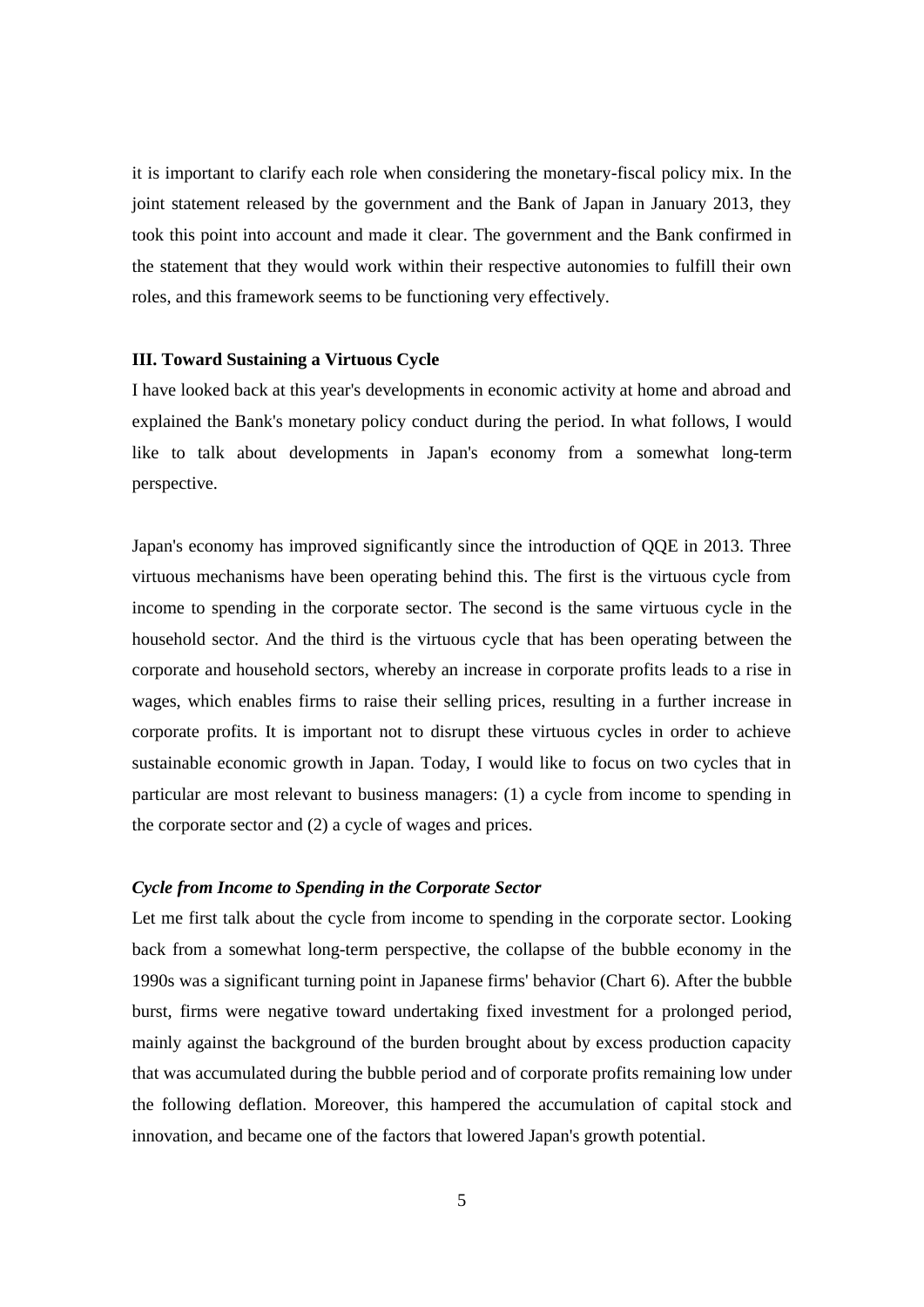A remarkable change in this situation was observed after the introduction of QQE in 2013 (Chart 7). To begin with, corporate profits have improved clearly. Although they recently have shown some weakness in part, due to the effects of the slowdown in overseas economies, they have remained at historical high levels. In this situation, business fixed investment has turned to an uptrend gradually.

However, even after 2013, compared to favorable corporate profits, some cautiousness has remained in firms' fixed investment stance, and firms have continued to save most of their profits (Chart 8). One of the multiple factors behind this seems to be a rise in demand for precautionary saving on the firms' side, in reflection of the experience of severe recessions, such as the collapse of the bubble economy and the global financial crisis. However, firms' fixed investment stance clearly has become active for the past few years, with corporate profits remaining at high levels. Although earned surplus has continued to increase, cash and deposits have stopped accumulating since 2018. The proportion of business fixed investment relative to cash flow has increased, and firms have come to use much of their profits for fixed investment. In addition, the current steady business fixed investment - mainly in terms of sustained investment -- despite weak external demand seems to be attributable partly to firms' fixed investment stance, which is generally becoming active.

Firms' active stance toward fixed investment also can lead to a rise in Japan's growth potential through an accumulation of capital stock and a rise in productivity. Of course, economic policies such as structural reforms can contribute to enhancing this potential. Monetary policy also has played a part in a rise in growth potential; due to powerful monetary easing, Japan's economy is no longer in deflation and firms' overly pessimistic view has eased. However, the main driving force of a rise in growth potential is the private sector, and the mutual interaction between firms' innovation and investment is more important than anything else. In order to further enhance Japan's growth potential, firms need to continue with positive investment that leads to the creation of new values and an improvement in productivity.

IT investment to address the digitalizing society is expected to be one of the areas of such positive investment. Japanese firms already have made efforts in this area (Chart 9). R&D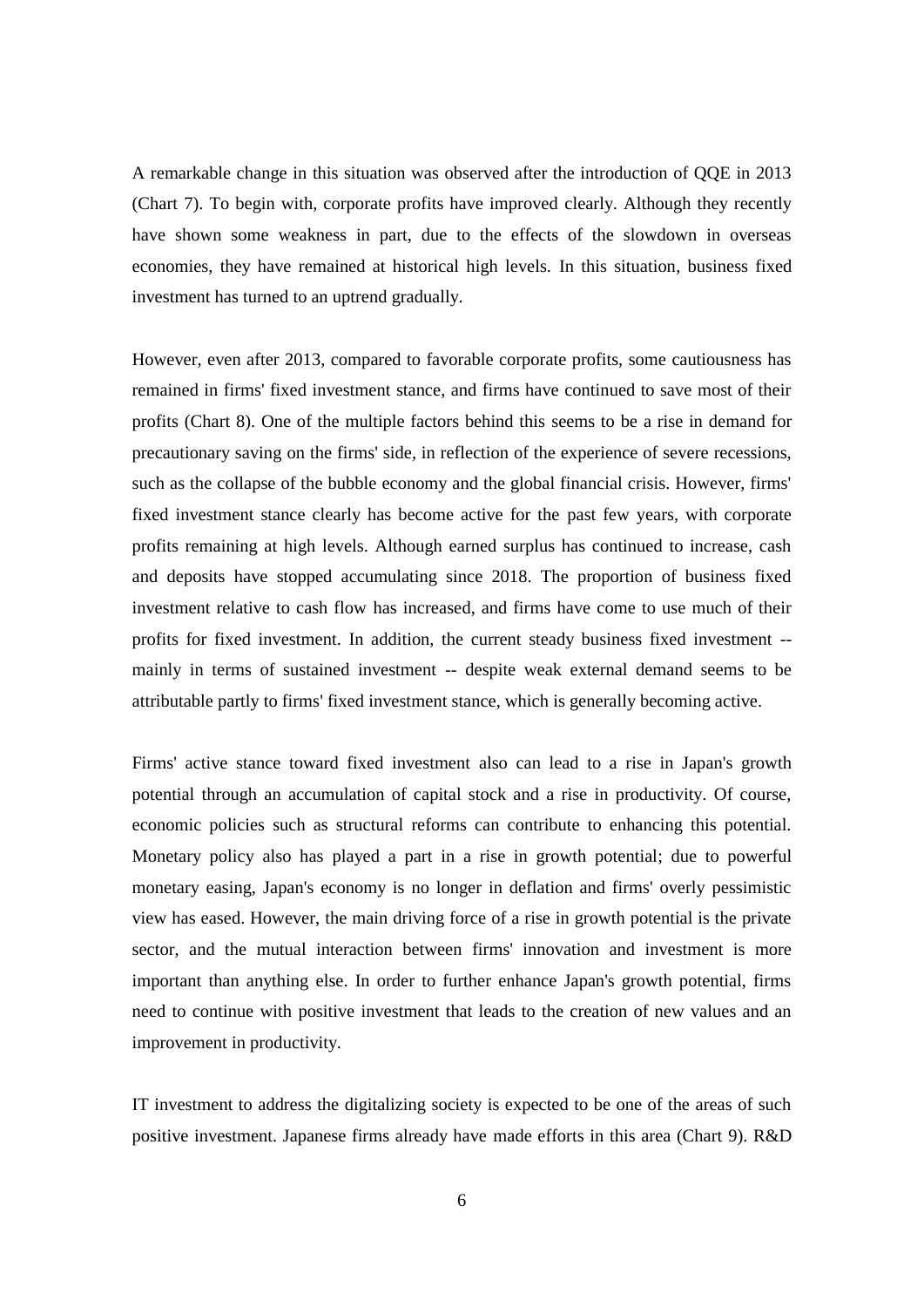expenditure during the past few years has been pushed up largely by investment in automobile-related industries. The increase reflects moves toward advancing CASE technologies -- connected, autonomous, shared & service, and electric -- of automobiles in response to the digitalization. The progress in such firms' efforts is desirable particularly in terms of enhancing Japan's growth potential. Let me give you two reasons why this is the case.

First, since the labor supply is likely to decrease along with the declining and aging population in Japan, the substitution of IT investment for employment has rather positive effects. Regarding the impact of IT investment on the economy, some raise concern that employment opportunities will be lost and the number of unemployed may increase. However, in Japan, the negative impact of a decline in labor force on economic growth can be offset by IT investment compensating for the future decline in labor supply.

Second, overall productivity will be enhanced through the advances in digitalization. On this point, some argue that, among the general-purpose technologies, the productivity improvement effects brought about by IT such as computers and the internet are smaller than those brought about by electricity and internal-combustion engines. Such pessimistic views on IT have been presented by, for example, Professor Robert Gordon of Northwestern University, but there are various counterarguments against this. Erik Brynjolfsson, Professor at the Massachusetts Institute of Technology, noting that innovation will occur by connecting a variety of existing products and ideas, states that IT is the general-purpose technology that can lead to innovation more easily compared to electricity and internal-combustion engines, because it enabled the connection of brand-new products and ideas through networks. Given that the development of such cutting-edge applied technology as artificial intelligence (AI) and Internet of Things (IoT) is underway, I suppose innovation brought about by the advances in digitization will improve productivity, and this can be evaluated as favorable.

On this basis, how firms make use of technologies also is important in order to strengthen growth potential through IT investment. According to a survey asking Japanese and U.S. firms why they have increased their IT-related budgets, many Japanese firms answered in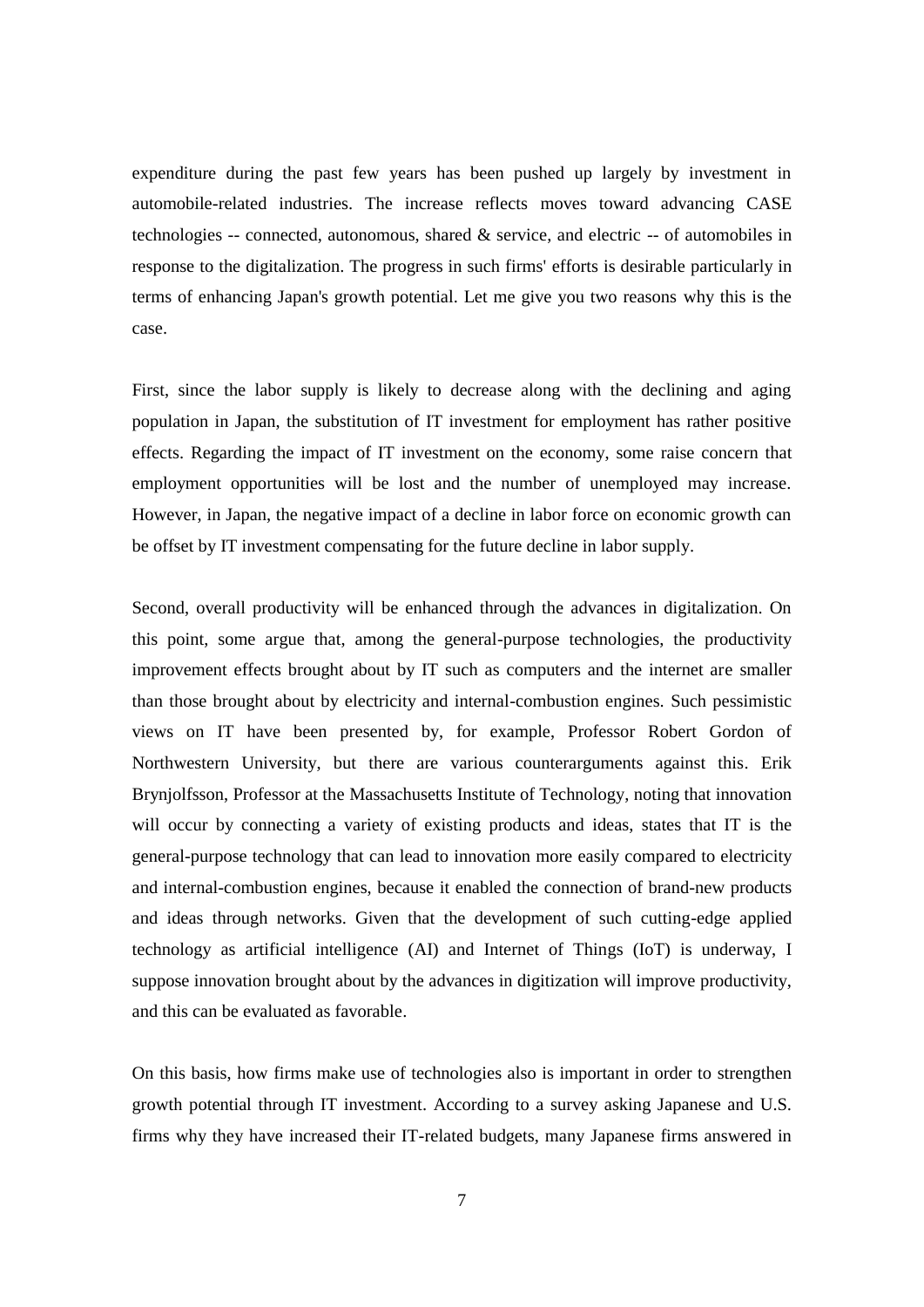the 2013 survey that it was to improve business efficiency and cut costs (Chart 10). On the other hand, U.S. firms seemed to have focused on so-called aggressive investment, in that they aimed at incorporating new technologies to encourage innovative initiatives such as developing products and services. Although there already had been such a contrast between Japanese and U.S. firms, a significant change was observed in the 2017 survey. That is, Japanese firms also have started to make more active use of technologies to enhance value-added through innovation, rather than only utilizing them to cut costs and streamline production processes. Since Japanese firms are good at making process innovation, I hope that they will proceed further with the current innovations, thereby raising productivity.

In order to foster various innovations by firms, it is essential to promote basic research to support them (Chart 11). For example, "the number of highly cited papers," which is a proxy indicator of basic research, unfortunately is much smaller in Japan than in other countries. Providing sufficient funds may be important to raise the level of such research. On this point, in addition to financial support from the government, it is hoped that the flow of funds from industries to universities will be boosted. Although some statistics show that the proportion of firms providing universities with R&D funds is relatively smaller in Japan than in other countries, Japanese firms have been collaborating with universities by proposing research topics to them. Statistics by the Organisation for Economic Co-operation and Development (OECD) show that R&D funds in Japan are not at all small compared to other countries. I expect that a further promotion of collaboration among industry, academia, and the government will raise the potential of basic research in Japan into the future, and in turn boost the growth potential of the overall economy.

### *Cycle of wages and prices*

I now will move on to the second virtuous cycle. As I said earlier, an increase in corporate profits leads to a rise in wages, enabling firms' selling prices -- that is, general prices -- to rise, which results in a further increase in corporate profits. In order for corporate profits to increase in a sustainable manner, it is important that a virtuous cycle of wages and prices continue to operate.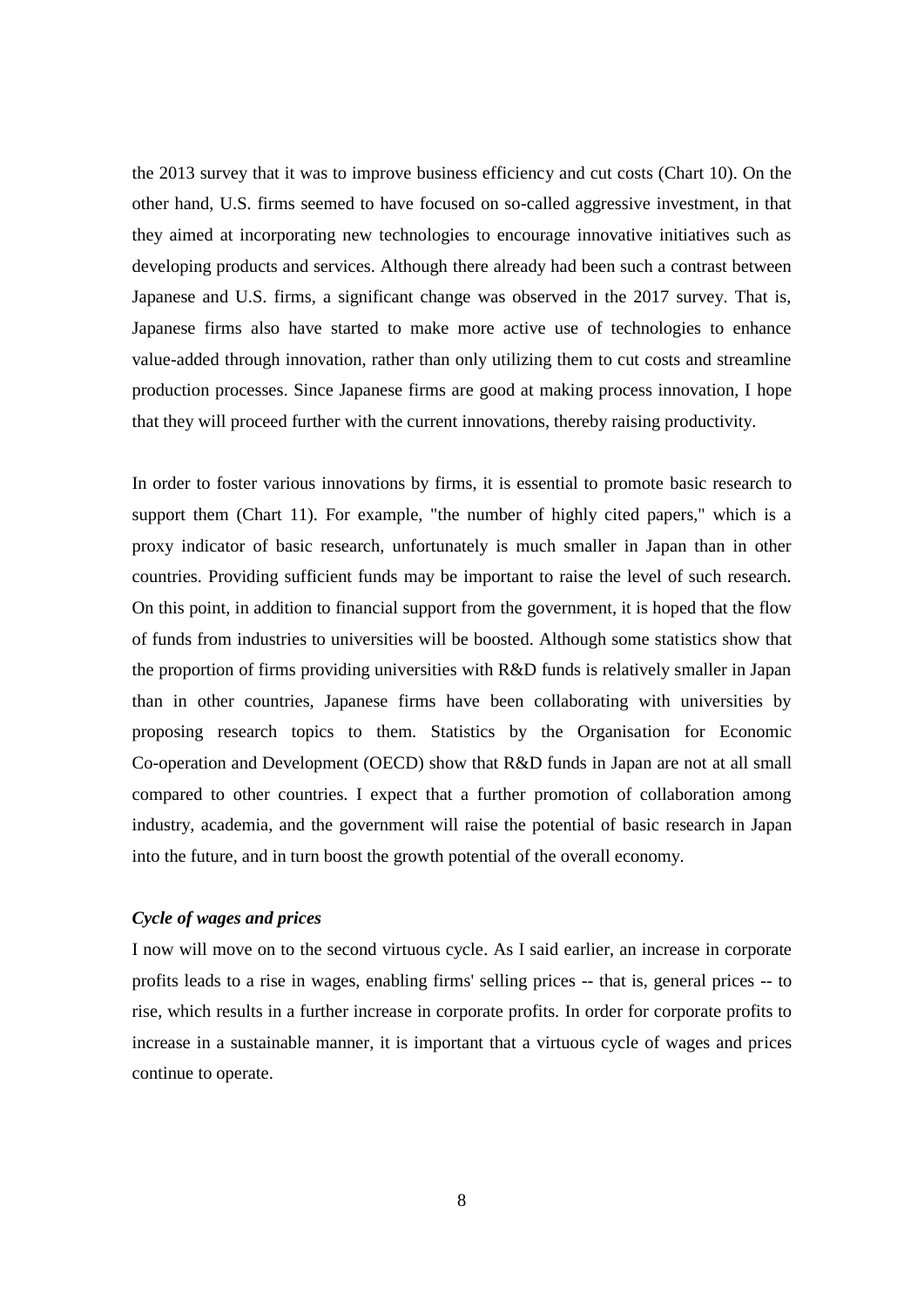After the introduction of QQE in 2013, the practice of base pay increases, which had been lost under deflation, has continued for six consecutive years (Chart 12). In this situation, the positive inflation rate has taken hold and Japan's economy already is no longer in deflation. That said, the virtuous cycle of wage increases and price rises still lacks strength. One of the reasons behind this is that, due to the long experience of a severe employment situation under deflation, both labor and management have come to prioritize the stability of long-term employment over wage increases, and this behavior has been deeply entrenched even after wages started rising. The lack of strength in the virtuous cycle also is attributable to the fact that firms have absorbed the upward pressure of costs such as personnel expenses by raising productivity, and only moderately passed on such cost increases to selling prices.

Some of you might think that raising wages and selling prices amid a situation of severe competition is not a viable option. However, realizing an economy where wages and prices rise moderately is beneficial from the viewpoint of corporate management as well. Let me raise two points.

First, given that it is difficult in general to lower the level of nominal wages, if there is some room to reduce the wage growth rate, it will be easier for firms to adjust labor costs in the event of an economic downturn. I mentioned earlier that, in Japan, the stability of employment was prioritized over wage increases under prolonged deflation. However, an empirical analysis suggests that, excluding such an extreme case, it is difficult for firms to lower the level of nominal wages, or in economic terms, there is downward rigidity in nominal wages. Provided that wage growth and inflation are zero in a situation where economic activity neither accelerates nor decelerates, there is no other choice but to cut employment or lower wages in order to adjust labor costs in an economic downturn. However, if wage growth and inflation are sufficiently positive, firms can adjust real labor costs by lowering the wage growth rate. In relation to this, economist James Tobin argued that positive inflation acts as the "grease of the wheels" in the labor market.

Second, aiming at achieving the price stability target of 2 percent as in other advanced economies will lead to stability in foreign exchange rates from a long-term perspective. This is based on the idea of purchasing power parity, whereby the long-term trend of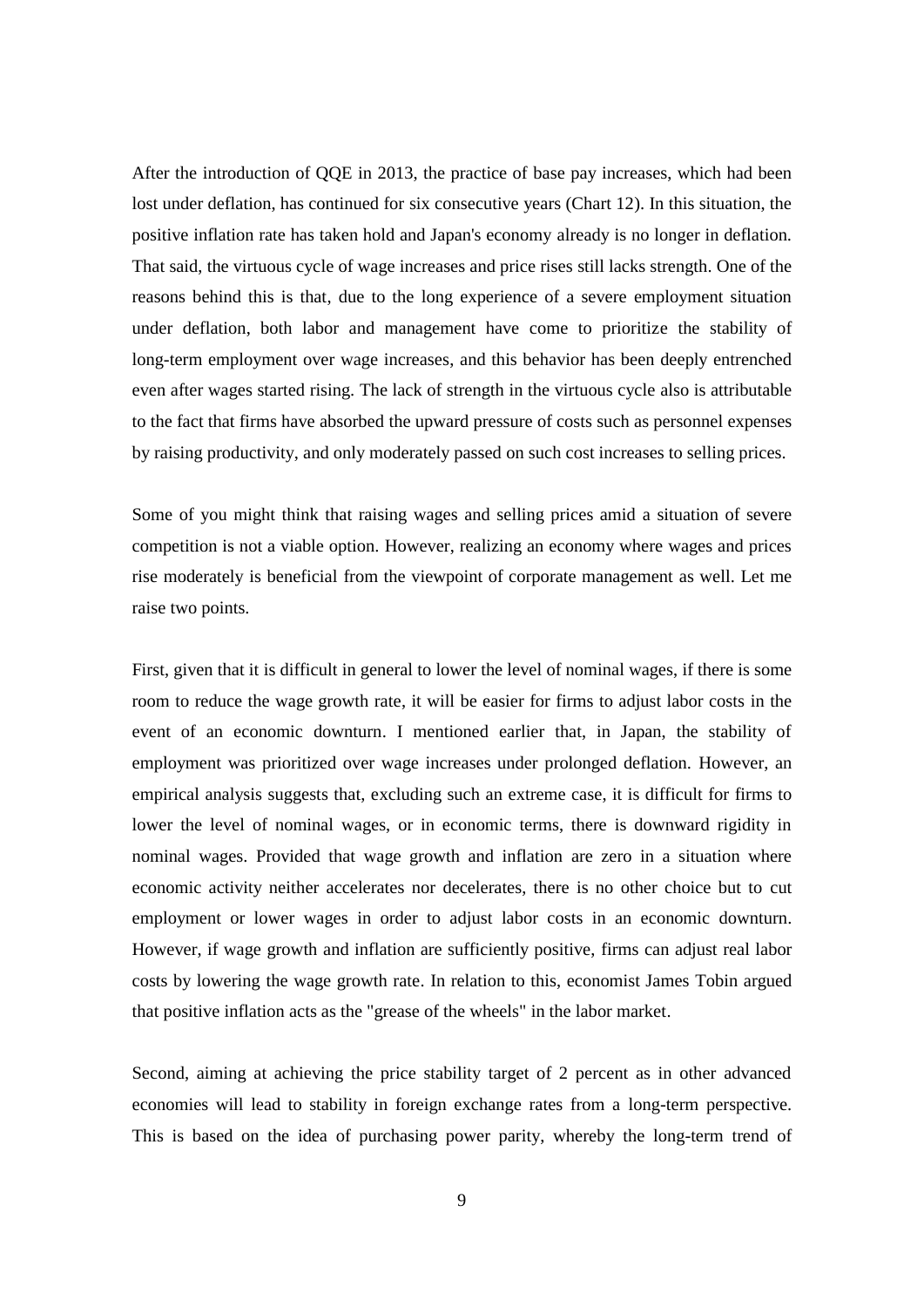nominal exchange rates is determined by the difference in inflation compared to other countries. In fact, price differences between Japan and other countries have shrunk with the positive inflation rate taking hold in Japan, and nominal exchange rates have been stable from a long-term perspective. Such stability in foreign exchange rates has contributed to corporate management and the stability of the overall economy.

Thus, moderate rises in wages and prices are beneficial for firms as well. In addition, as I mentioned earlier, in order for corporate profits to increase in a sustainable manner, it is necessary to maintain a virtuous cycle in the overall economy in which prices rise moderately along with wage increases. In fact, the past data suggest that wages and prices generally move in tandem on average, and a rise in only one of them usually does not occur.

Although I said that the virtuous cycle of wage increases and inflation still lacks strength, positive changes have been observed recently (Chart 13). Households' tolerance of price rises has increased, albeit moderately, on the back of improvement in the employment and income situation, as seen in continued base pay rises. Under these circumstances, firms' stance has shifted toward further raising prices. As for the price-setting stance of firms that are closely related to consumption, the output prices DI for consumption-related industries shows that the proportion of enterprises, including small ones, answering that output prices have risen has continued to exceed the proportion of those answering that such prices have fallen, and the gap has been expanding, albeit at a moderate pace.

In an economy where the price stability target of 2 percent has been achieved, if labor productivity rises by around 1 percent, as in Japan's economy at present, the wage growth rate would be around 3 percent; that is, 2 percent inflation plus 1 percent labor productivity. On this point, minimum wages have been raised by around 3 percent for four consecutive years from 2016. I hope that firms' stance will continue to shift toward further raising wages and prices under the favorable economic environment, and that a virtuous cycle of wages and prices will gain further strength.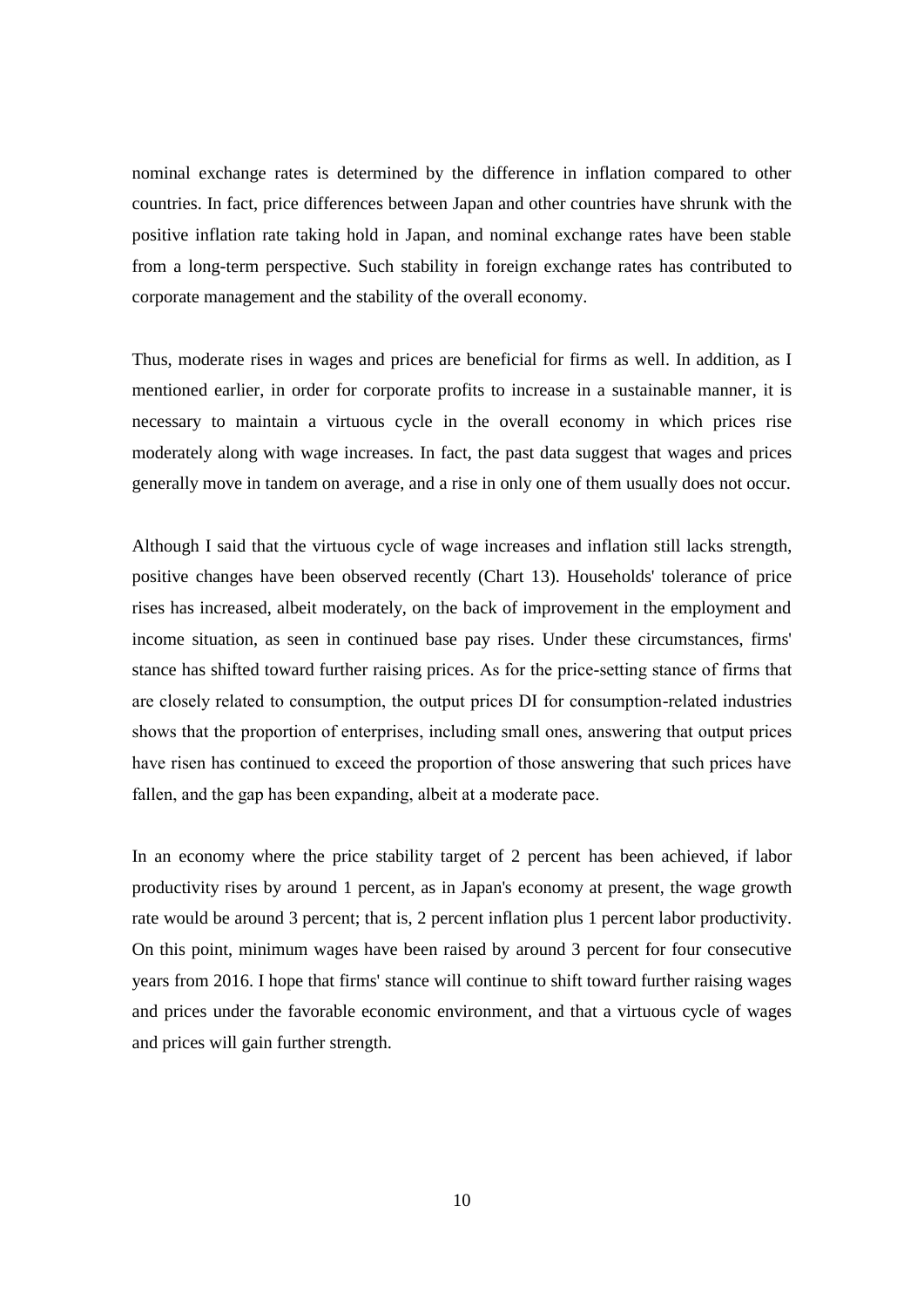### **Conclusion**

As we are almost out of time, I would like to conclude my speech. Today, I talked in some detail about the challenges to sustaining the virtuous cycle of Japan's economy from the viewpoint of expectations for firms. I also touched on the importance of (1) firms continuing with positive investment, which leads to enhancing productivity, in order to raise the economic growth potential and of (2) making firms' stance shift toward further raising wages and prices to strengthen the virtuous cycle of wages and prices.

Next year, the Olympic and Paralympic Games will be held in Tokyo. The previous Tokyo Games were hosted in 1964, and back then, Japan was full of energy during the period of high economic growth. Looking back on that year, there was a series of historical events that boosted people's confidence, such as joining the OECD in April as well as launching the Tokaido bullet train and hosting the Olympic Games in October. On the other hand, economic expansion that had lasted for two years, dubbed the Olympics boom, had its peak in October 1964 and Japan's economy experienced a downturn for a year thereafter. From this experience, some worry about economic activity from the second half of next year, but there is no need to be too pessimistic. Japan's economy has improved significantly, with the virtuous cycle operating. Corporate activities, which had remained cautious, steadily have become vigorous. The Bank will continue to firmly fulfill its responsibility as a central bank of achieving the price stability target so that Japan's economy will grow in a sustainable manner under the virtuous cycle of the economy.

I would like to close my speech by expressing my sincere hope that the year 2020 will be a wonderful one for all of you.

Thank you for your attention.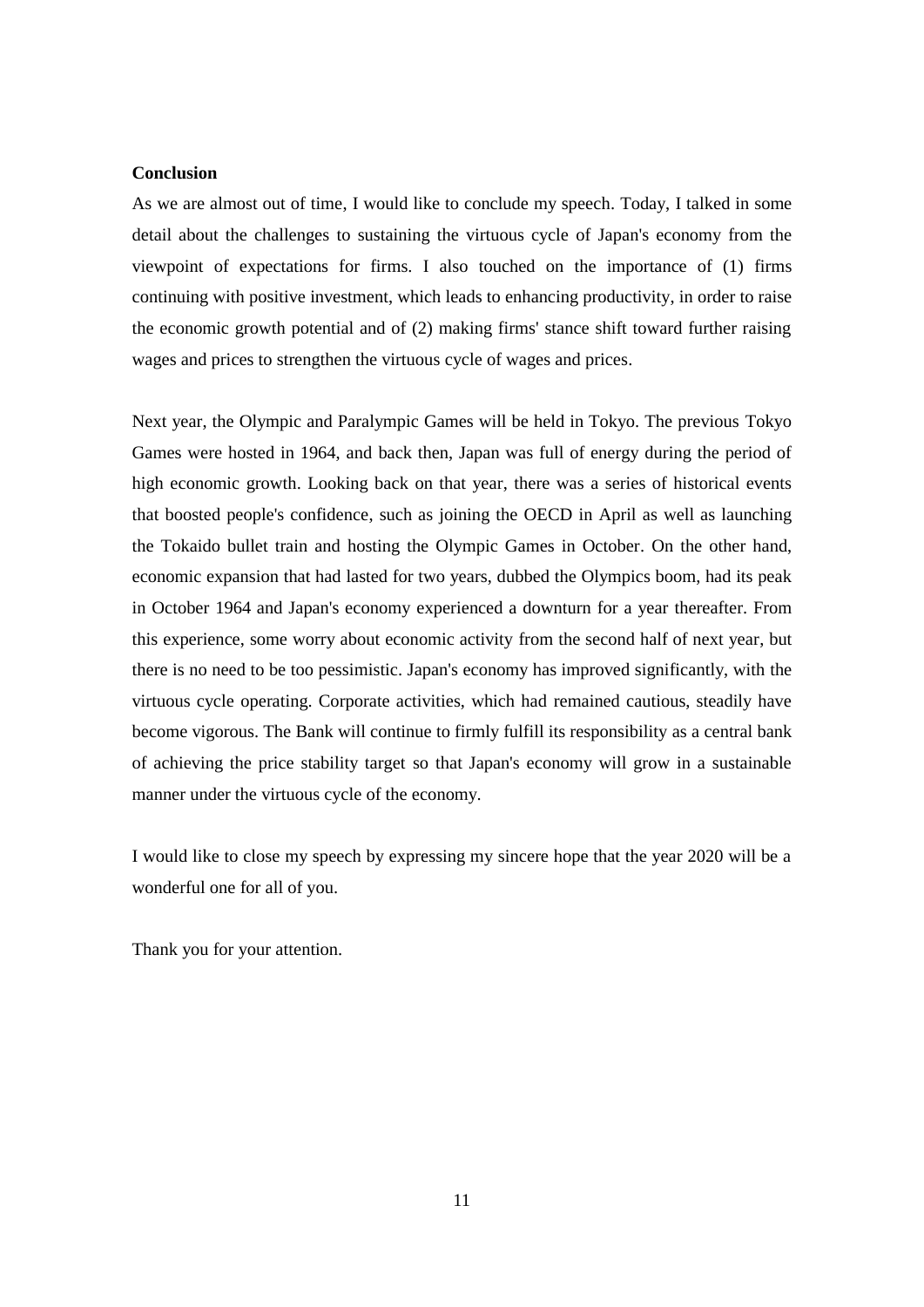## Toward Sustaining a Virtuous Cycle

*Speech at the Meeting of Councillors of Nippon Keidanren (Japan Business Federation) in Tokyo*

December 26, 2019

Haruhiko Kuroda *Governor of the Bank of Japan*

Introduction

- I. This Year's Economic Developments at Home and Abroad
- II. The Bank's Conduct of Monetary Policy

III. Toward Sustaining a Virtuous Cycle

Conclusion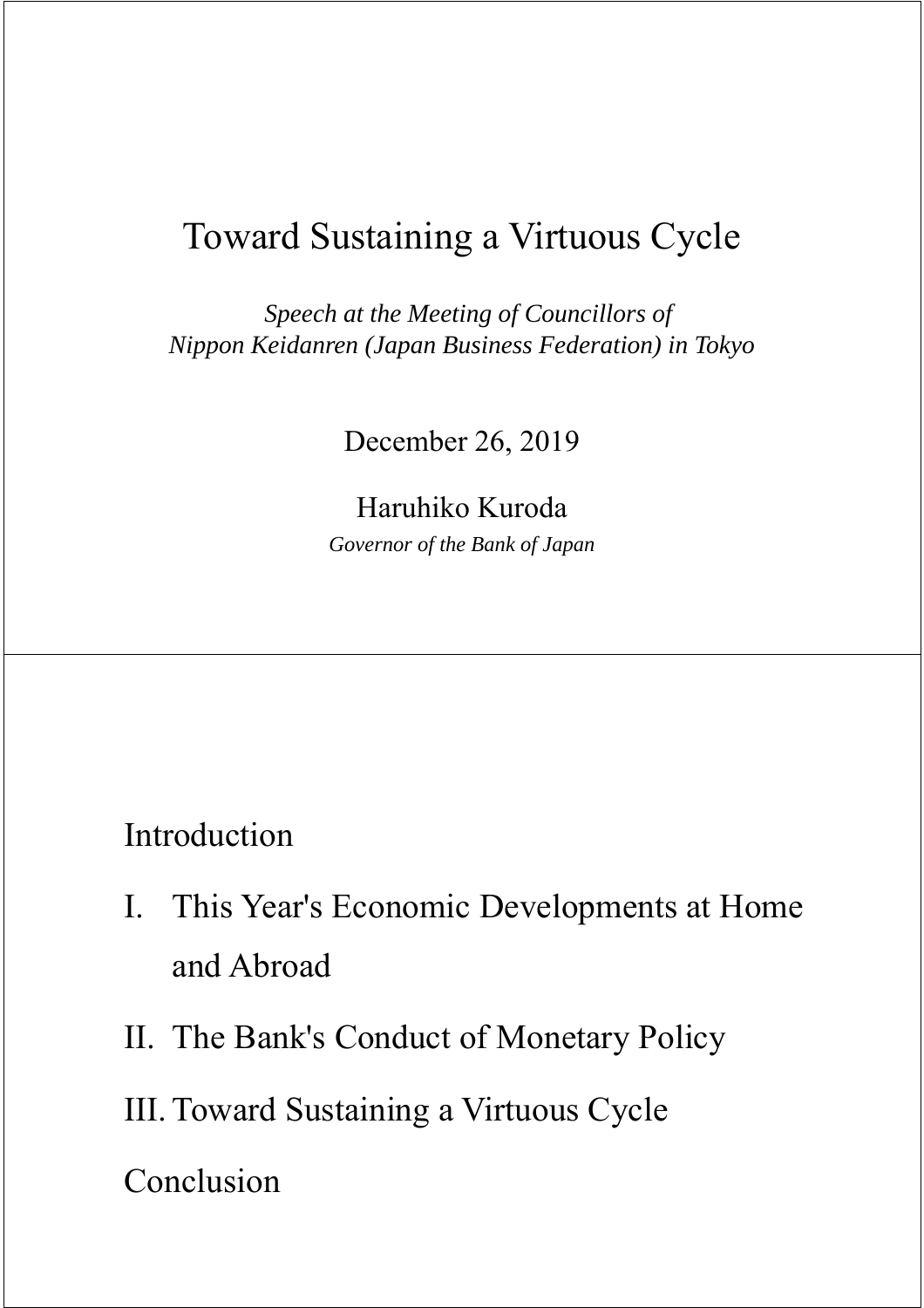I. Economic Developments

## Global Economy





1

Chart 2





Note: In the left chart, figures for domestic demand are the sum of private consumption, private residential investment, private non-residential investment, and public demand (government consumption and public investment). Sources: Cabinet Office; Bank of Japan.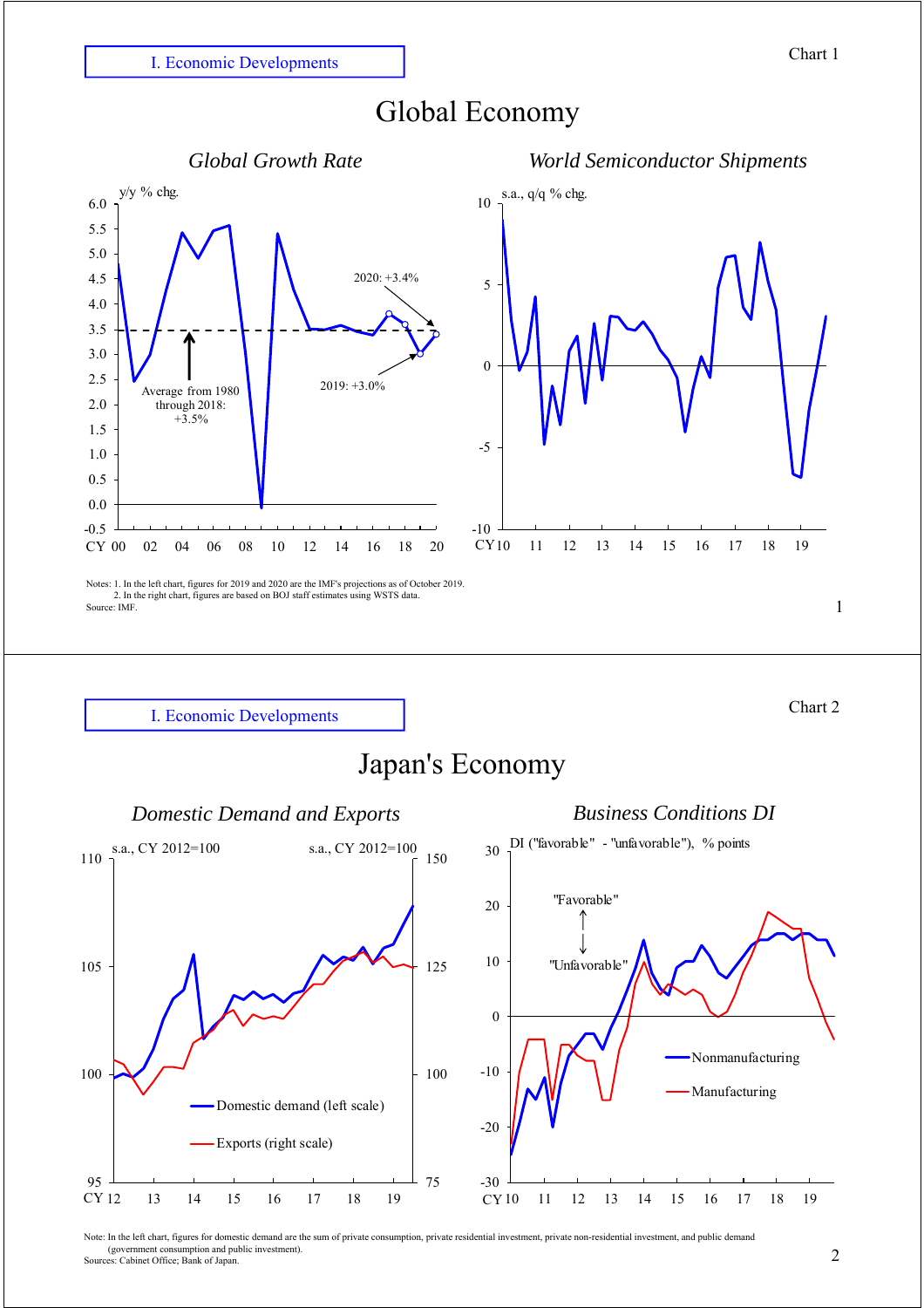Chart 4



Sources: Bank of Japan, etc.







Note: Figures are adjusted for the effects of the consumption tax hike in April 2014. Figures incorporate the effects of the October 2019 tax hike and policies concerning the provision of free education. Source: Ministry of Internal Affairs and Communications.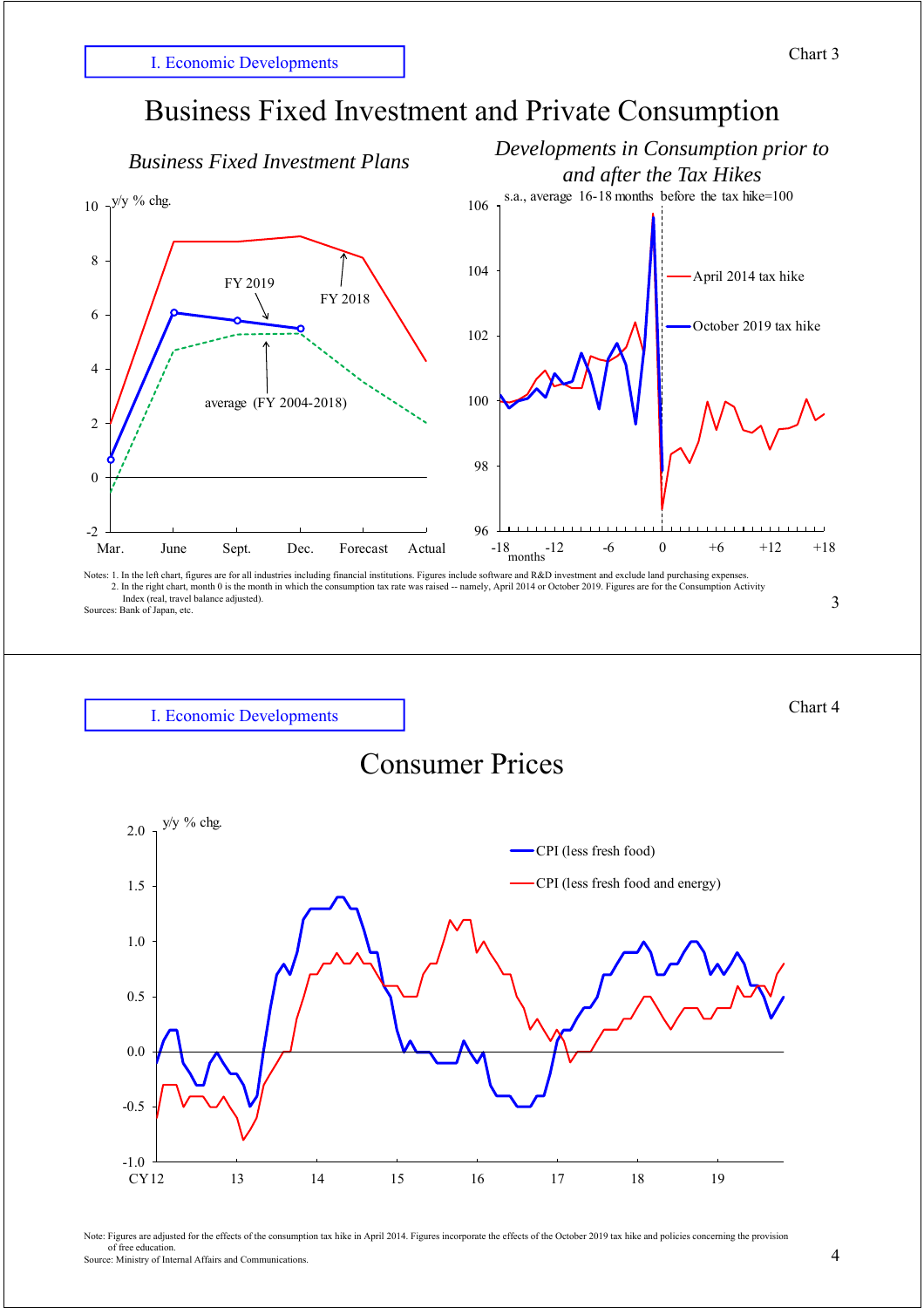## BOJ's Conduct of Monetary Policy

Taking account of developments in economic activity and prices as well as financial conditions, the Bank facilitates the formation of the yield curve that is considered most appropriate for maintaining the momentum toward achieving the price stability target of 2 percent.



## *Yield Curve Control Stance of Monetary Policy Conduct and Forward Guidance*

## (Stance of Monetary Policy Conduct)

In a situation where downside risks to economic activity and prices, mainly regarding developments in overseas economies, are significant, the Bank will not hesitate to take additional easing measures if there is a greater possibility that the momentum toward achieving the price stability target will be lost.

## (Forward Guidance for the Policy Rates)

As for the policy rates, the Bank expects shortand long-term interest rates to remain at their present or lower levels as long as it is necessary to pay close attention to the possibility that the momentum toward achieving the price stability target will be lost.

5

Chart 6

III. Toward Sustaining a Virtuous Cycle

## Potential Growth Rate

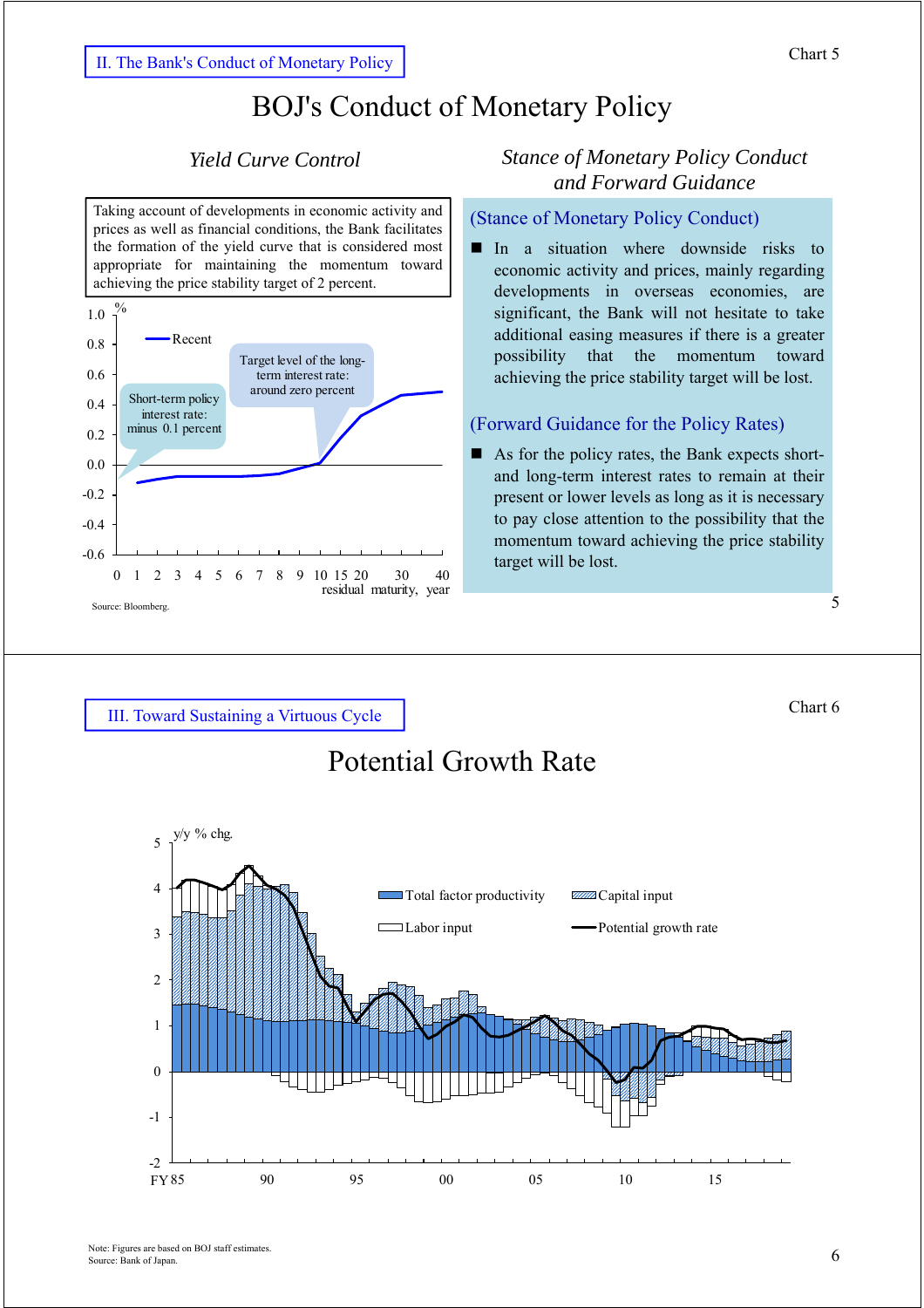

Chart 8

III. Toward Sustaining a Virtuous Cycle

## Active Business Fixed Investment Stance



Notes: 2. In the right chart, operating cash flows = net income - dividends + depreciation expenses + Δprovisions - Δinventories - Δtrade credits - Δnet amount of other current assets. Investment includes land purchasing expenses and excludes software and R&D investment. Source: Ministry of Finance.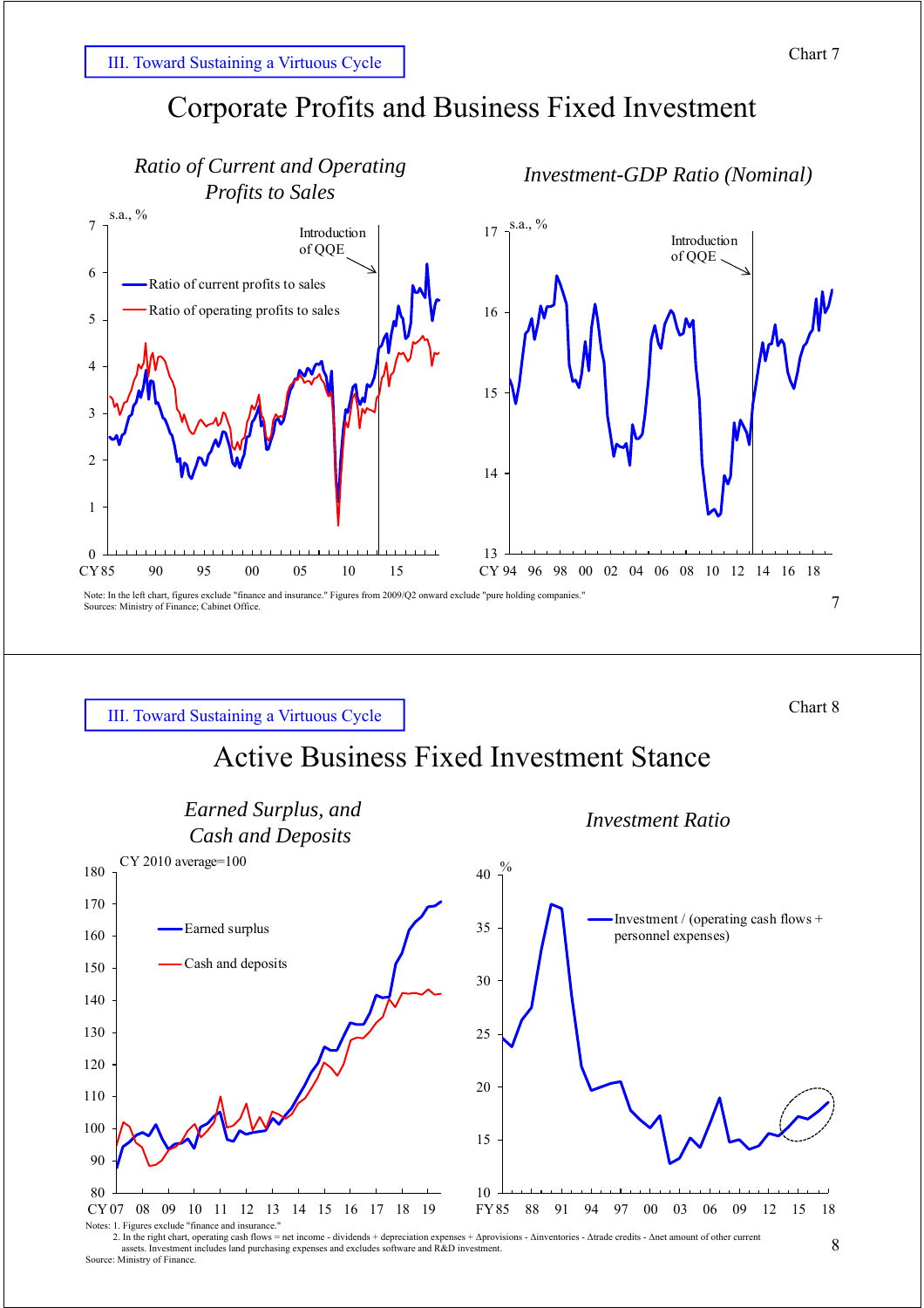## Developments in R&D Investment



Source: Ministry of Internal Affairs and Communications. 9



III. Toward Sustaining a Virtuous Cycle

# Reasons for IT Investment

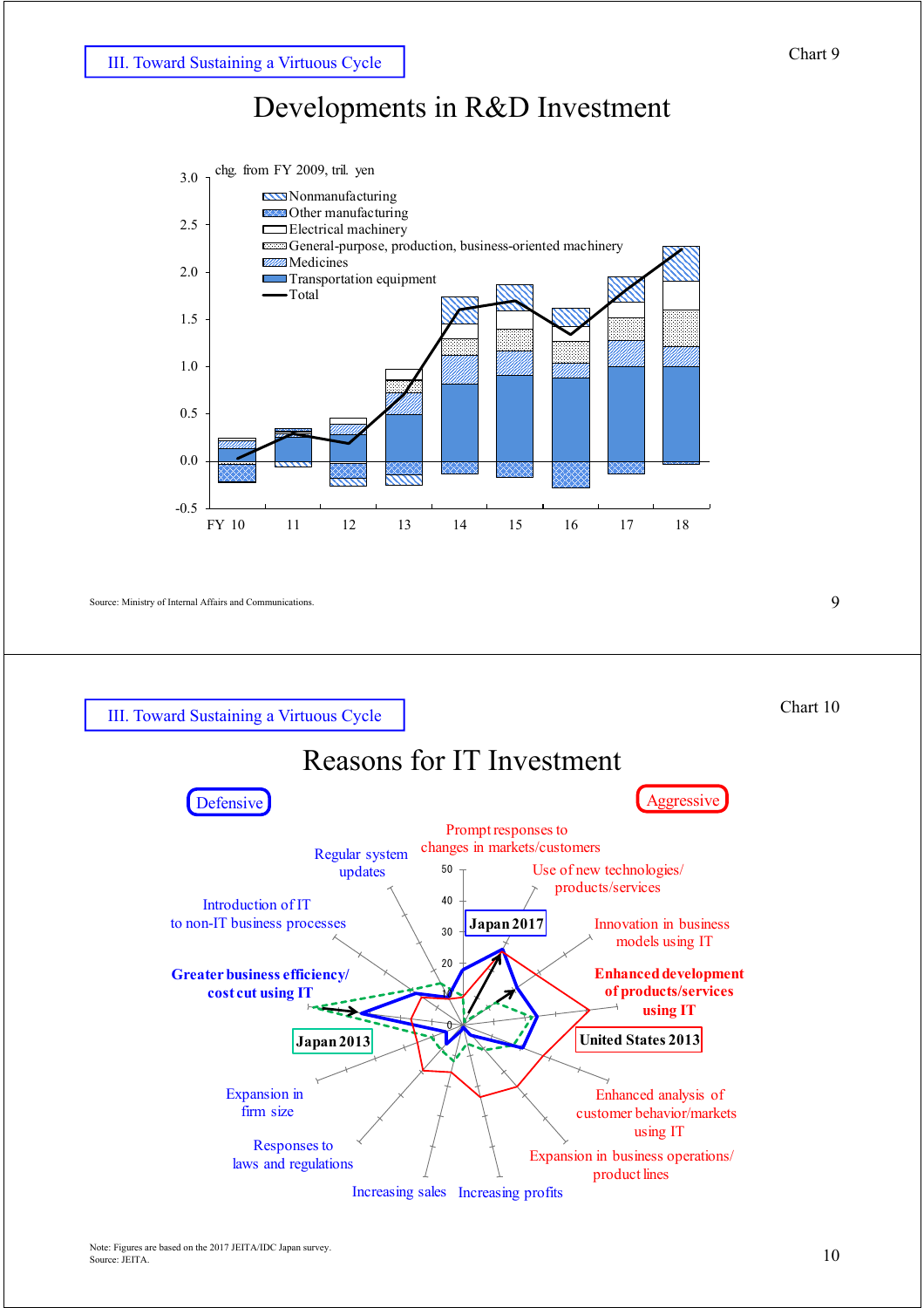## Basic Research

## $\theta$ 1  $\overline{2}$ 3 4 *R&D Funds from Firms to Universities* The number of highly cited papers The proportion of firms' R&D funds provided to universities (%) United States 38,347 1.1 China 28,386 2.7 United Kingdom  $8.718$  2.0 Germany 7,591 3.8 France | 4,716 | 1.1 Japan 3,927 0.7

*Highly Cited Papers and*



*International Comparison of R&D Investment*

Notes: 1. In the left chart, figures for the left column are from "Japanese Science and Technology Indicators 2019," NISTEP RESEARCH MATERIAL No. 283, National Institute of<br>Science and Technology Policy, Tokyo. Figures for

2. As for the left column in the left chart, the number of highly cited papers is the adjusted number of papers ranked in the top 10 percent in terms of citation counts in each<br>field and each year. Based on the fractional

that for France is for 2015.

Sources: OECD; National Institute of Science and Technology Policy.

11

III. Toward Sustaining a Virtuous Cycle

Chart 12

## Nominal Wages and Consumer Prices



Sources: Ministry of Health, Labour and Welfare; Central Labour Relations Commission; Japanese Trade Union Confederation (Rengo); Ministry of Internal Affairs and Communications.